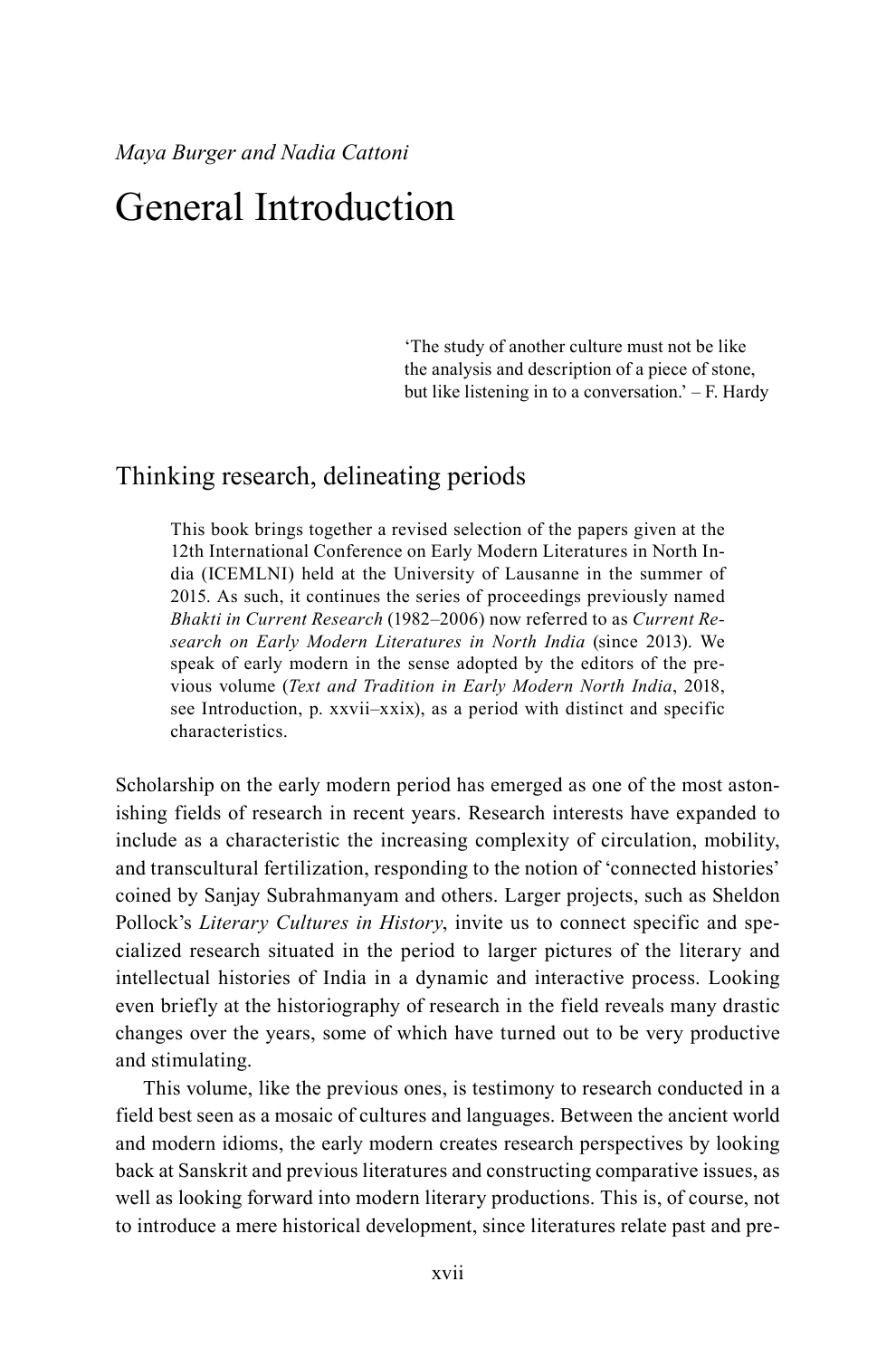sent in more intricate ways than linear development.<sup>1</sup> The research in the field has expanded to include more investigations into connected histories, especially, but not only, with Islamicate cultures. The expansion of the field's horizons, and the inclusion of new questions that go with that, account for the growing interest in the period and demand more collaboration among specialists.<sup>2</sup>

Bhakti, manuscript search, editing, and philology were among the keywords of the early publications of the research group (starting in 1979). Over the decades since, others have been added through inquiries related to the mobility, translational, and visual turns as new horizons of investigation have been defined and shaped at the level of epistemology and methodology. These inquiries demand that approaches are adjusted to correspond with the expansion of the field.

Since the mobility turn, the attention paid to connected histories and the circulation of cultures has provoked a shift of perception from more static views, more defined corpuses, to views that emphasize exchange and cultural flows. However, overprivileging questions of exchange and fluidity may, by going to another extreme, lead to a simplified picture; we view the continuous tension between dynamic processes and the more 'stable' elements as the texture of culture to be studied. Ideological constructs may hide the essentially composite character of the period under investigation. New research questions, maybe outside well-known boundaries inherited from previous scholarship and knowledge constructions, can emerge if the material is studied without the blinkers of pre-established categories. The necessity to transcend boundaries can be seen by those works that illustrate features of early modern India thus far ascribed only to Western modernity; for example, questions of individuality and authorship (Agrawal 2009) and the question of the public sphere and critical debates (Novetzke 2018).

To take account of the perspective of cultural circulation as a new paradigm through which to read this period of history results from the need to acknowledge the many different strands at work in the making of this period. This has led recent scholarship to address more interdisciplinary questions, and to pursue new research that reflects upon questions of translation (Part III of this volume) or on various intersemiotic transpositions (Part I).

<sup>1</sup> See Bayard (2009).

<sup>2</sup> See Subrahmanyam (1997), (2004), (2014); Pollock (2003); Bertrand (2013); De Bruijn and Busch (2014); Orsini (2014); Williams (2018).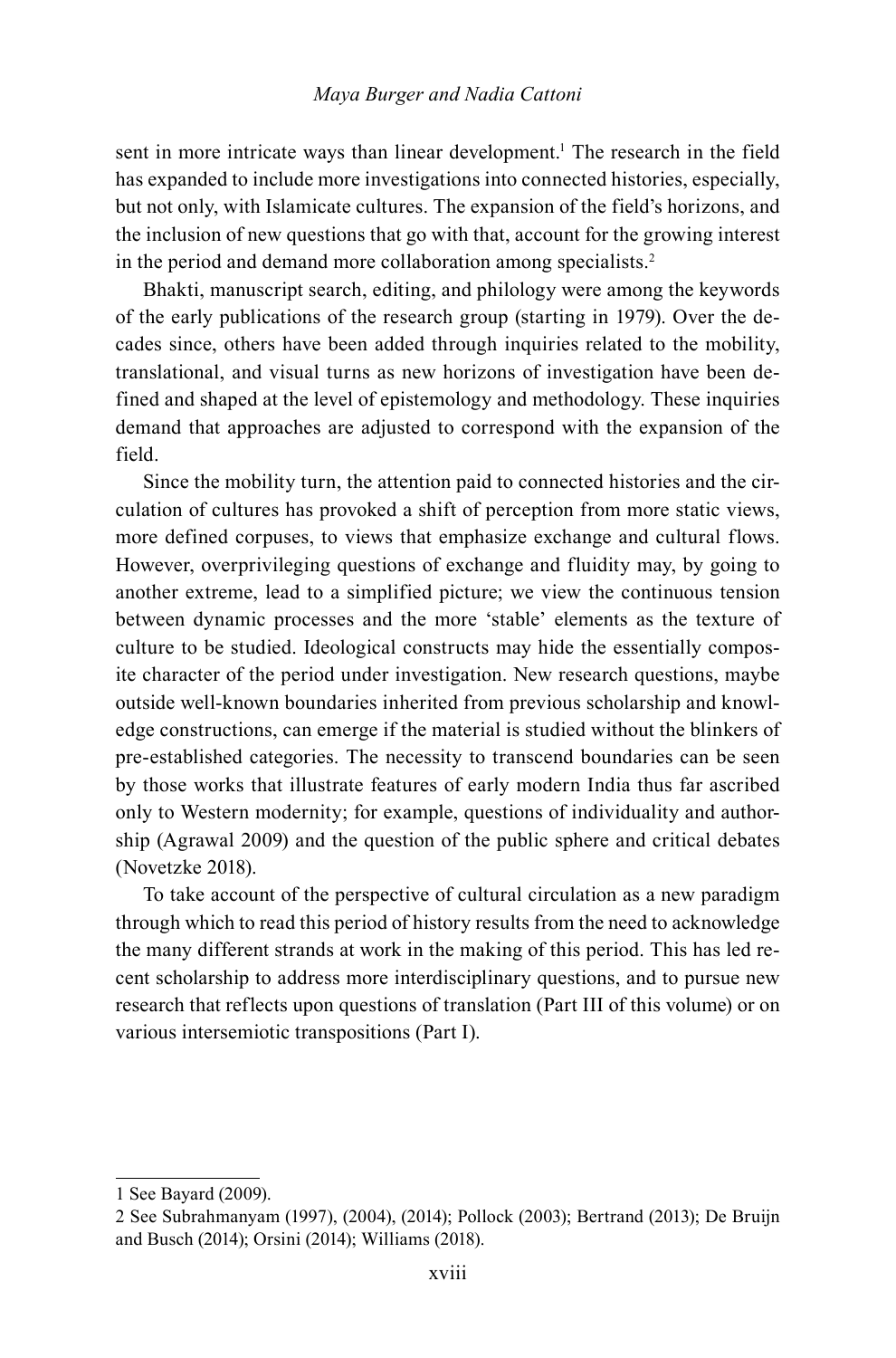## Shaping a book

The book is divided into five parts, some of which are briefly introduced (Parts I, II, and III) in order to highlight a particular approach or to underline strands and methods. In spite of the fact that there is not an introduction to each section, we have maintained the divisions as they guide the reader to access with greater ease the various contributions. Parts IV and V take up issues and themes that can be related to other parts and introductions. We do not sum up here the various contributions; readers are referred instead to the introductions to the parts and the abstracts (with keywords) provided for each contribution at the beginning of each chapter.

Part I groups articles by John S. Hawley, Heidi Pauwels, and Raman Sinha, who analyze through different case studies how literary texts and visual media (miniature paintings, sculptures, TV series, etc.) interact on a same object and in which ways this interaction provides meaning for our understanding of a tradition. In the introduction to this part, Nadia Cattoni in 'How to Think Pictures, How to Visualize texts' articulates the need to problematize the relation between textuality and visuality and to discuss recent scholarship reflecting on the relation between image and text. The inclusion of visual material is one of the major changes of research as reflected in the Early Modern North Indian Literature Series, connecting textual production with a list of inquiries to textocentric approaches, which calls for elaborate and innovative methodological tools. What new stories do paintings tell that are maybe not in the text and how do paintings and texts relate to one another? What is their relative independence and specific history? Approaches from other disciplines may aid discussion about the intricate and complex relationship between image and text and their respective roles, however necessary, for our understanding of early modern India.

Part II deals with examples linked to Persian culture, explicated in papers by Arthur Dudney and Marc Tiefenauer. In the preparation for the conference in 2015, emphasis was placed on the exchanges of various Islamicate cultures and the interferences with other traditions. During the conference, several papers showed how Islamicate culture was an integral part of the period, be it from political, historical, literary, or philological perspectives.3 However, only two papers were retained for this publication. Allison Busch in 'Reflections on Culture and

<sup>3</sup> Blain Auer, 'From the Mufarriḥ al-qulūb to the Akhlāq-i Hindī: Translation and the Literary Life of Wisdom in the *Hitopadeśa*'; Usman Hamid, 'Making a Gift Suitable: Rhetorical Strategies in ʿAbd al-Ḥaqq Dihlawī's *Risālah-i Nūrīyah-i Sulṭānīyah*'; Michal Hasson, 'Laila's Lotus Eyes: The Love Story of Laila and Majnun in *Dakani*'; Simon Leese, 'Imagining India and the canon of Arabic poetry in al-Yamanī al-Shirwānī's *Ḥadīqat al-afraḥliizālat al-atrāḥ*'; Daniel Majchrowicz, 'Imagining the Deccan in Early Urdu Poetry'; Shankar Nair, 'Domesticating the Gods and Goddesses? Early Modern Muslim Strategies for Rendering the Hindu "Devas" in Persian Literature'. Abstracts for each paper are available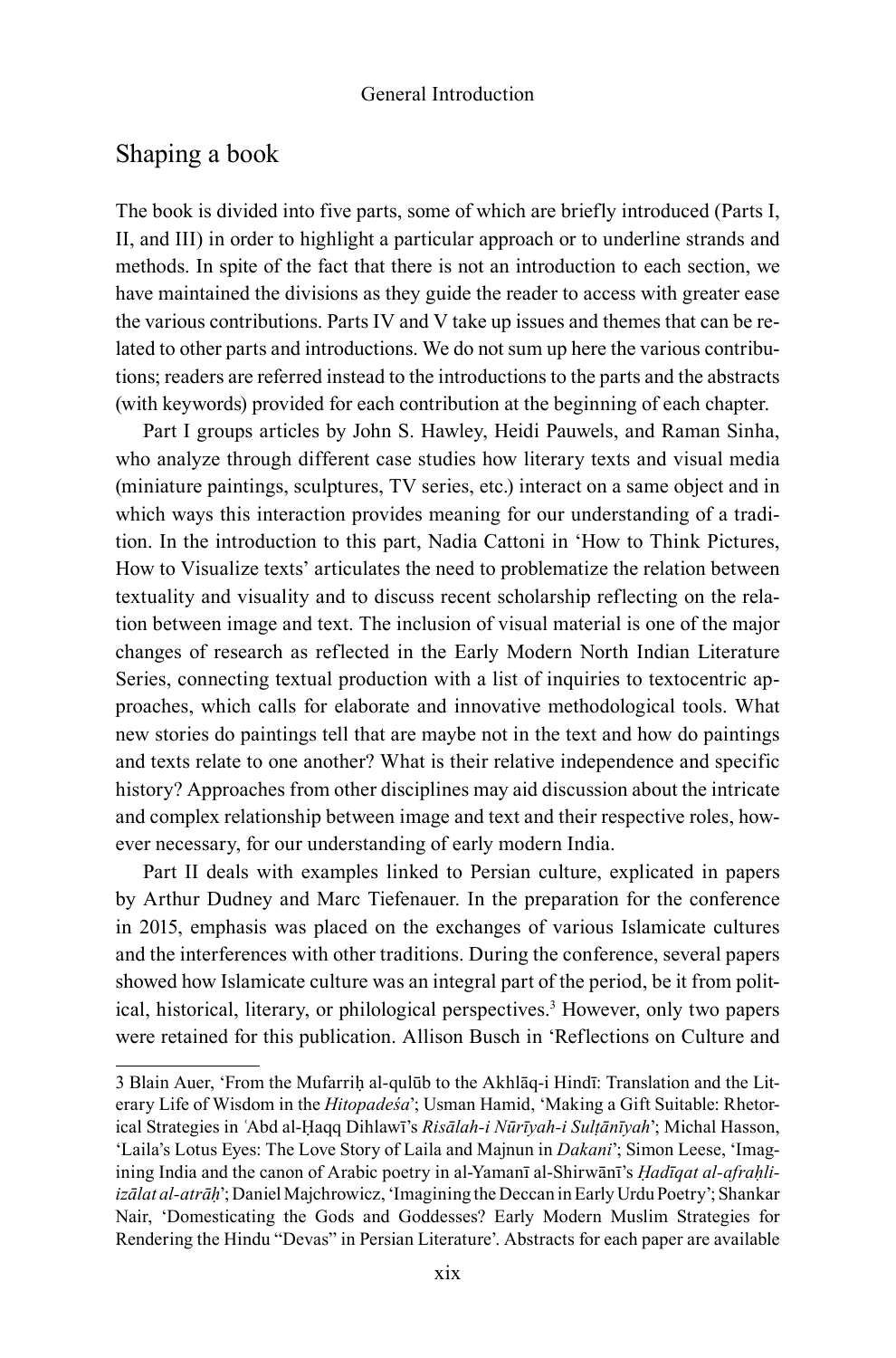Circulation in Early Modern India' says a few words to introduce and situate the papers according to wider questions at stake, related to multilingualism and its consequences.

Part III comprises papers related to the Nāth and the Sant traditions by Imre Bangha, Minyu Zhang, Galina Rousseva-Sokolova, Susanne Kempe-Weber, Monika Horstmann, Daniel Gold. Maya Burger, in 'On the Nāth and Sant Traditions: Transmission, Yoga and Translationality', tackles questions related to translation, to yoga and its changes during the period, to modes of transmission and the mechanics to access authority. The important scholarship made over decades on the figure or traditions surrounding Kabīr bears fruits by allowing now for interpretations and recontextualization over time. Who is the perfect yogi? How to translate and explain the use of rasa in Kabīr? How are doctrines shared, used or opposed? How are followers shaped? Such questions are part of this more systematic introduction.

The papers forming Part IV by John E. Cort and Tillo Detige might well have been included in Part III since they discuss similar topics. But because they are both related to the Digambara Jaina tradition, they form their own unity, dealing with questions of the representation of authoritative and venerated figures such as the guru and the *bhaṭṭāraka*, as well as textual interrelation.

The book closes in Part V with two papers discussing circulation and exchanges through two specific examples. One, by Hiroko Nagasaki, analyzes the metre of the poetry of Tulsīdās, the illustrious poet also discussed in Part I, showing how diversity makes uniqueness; the second, by Anne Murphy, is related to the Sikh tradition and context, and discusses the place of Punjabi in the broader literary production of early modern India.

We are very thankful to the contributors, as well as to the reviewers who have invited the scholars to rethink parts of their work. Each contributor is, however, responsible for the content of their work and their methodological choices. The fact that the papers here form a book gives the impression of a 'concluded' process. Let us remember the provisional nature of the contributions. Since its inception, the Current Research on Early Modern Literatures in North India Series presents work in progress and this volume reflects and retains this characteristic. In spite of its book format, we wish to see this publication also as a forum of discussion. This was one of the reasons the editors opted for open access, as a format adequate to present scholarly work. Through open access this volume is made easily available around the world and facilitates knowledge-building as a dynamic process leading to new questions, links, and rethinking. However, the shape of the

under the relevant menu at <https://www.unil.ch/slas/fr/home/menuinst/recherche/asie-dusud/colloques-et-conferences/icemlni.html>. (Accessed 6 November 2018).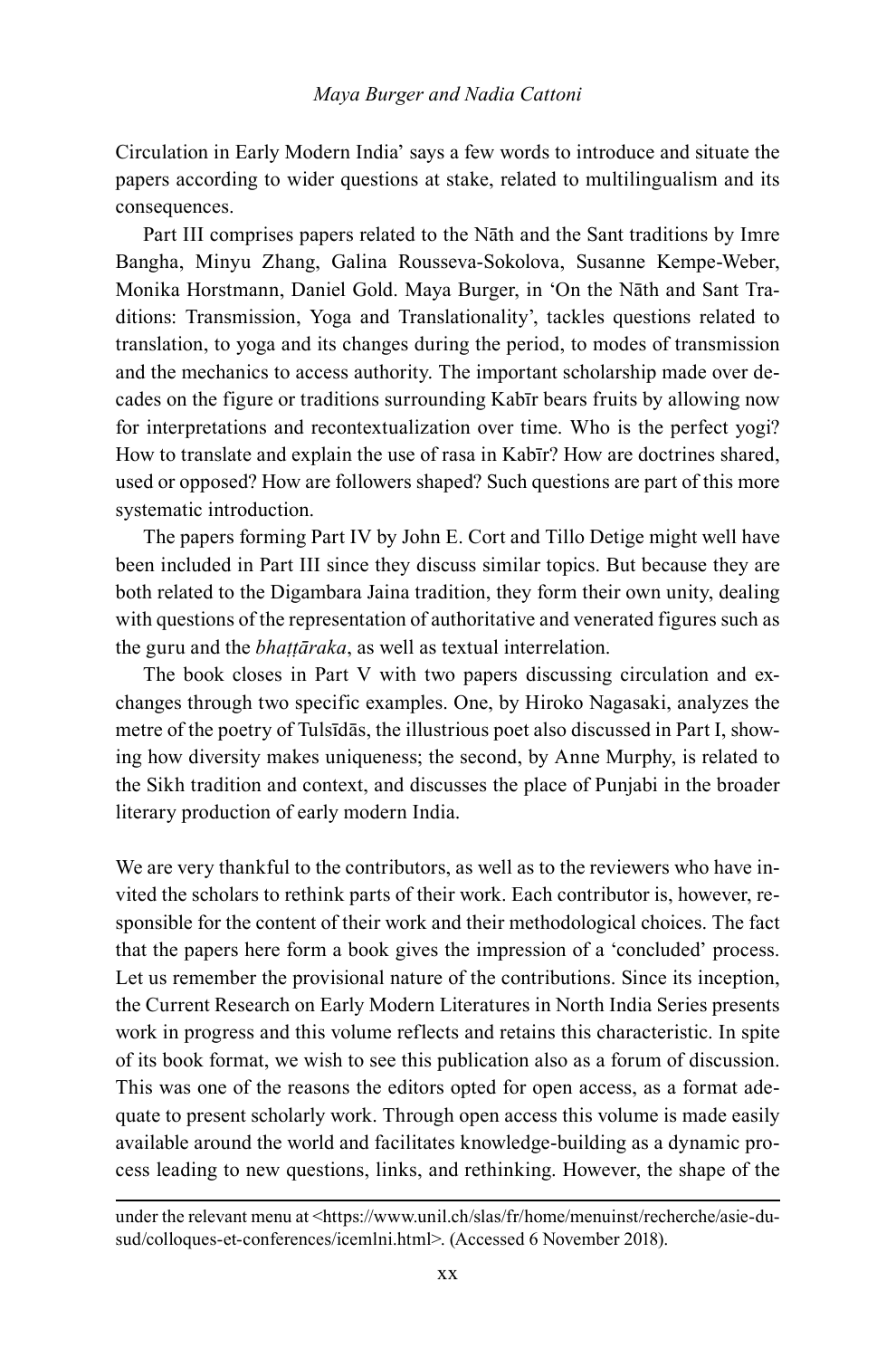book has also been retained, primarily to document the history of the studies in the field and the building blocks of epistemological inquiries.

This edited volume is the fruit of a multicultural group of scholars with different academic habitus and backgrounds. We have accepted the individual characteristics of each paper, having tried to harmonize them through the editing process wherever possible. However, the content, the transliteration, and transcription of each paper remains the responsibility of its author. All the contributions have undergone a double review process, but the authors decided to which degree they accepted the comments and gave their final shape to their contribution.

While looking at the forty years of scholarship provided by this research group in the shape of the volumes in the series, we notice the expanding variety of subjects and approaches. We hope that this continues and that scholars from *around* the world with their own epistemological horizons may *freely* look into this period and bring forward their contributions and inquiries to shed new light on it.

## References

- Agrawal, Purushottam. 2009. *Akath Kahānī Prem kī: Kabīr kī kavitā aur unkā samay*. Delhi: Rājkamal Prakāśan.
- Bayard, Pierre. 2009. *Le Plagiat par anticipation*. Paris: Editions de Minuit.
- Bertrand, Romain. 2013. 'Histoire globale, histoires connectées : un "tournant historiographique" ?', in A. Caillé and S. Dufoix (eds), *Le « tournant global » des sciences sociales*, pp. 44–66. Paris: La Découverte.
- Burger, Maya. 2010. 'Encountering Translation: Translational Historiography in the Connected History of India and Europe', in M. Burger and N. Pozza (eds), *India in Translation through Hindi Literature: A Plurality of Voices*, pp. 25–45. Bern: Peter Lang.
- De Bruijn, Thomas, and Allison Busch (eds). 2014. *Culture and Circulation: Literature in Motion in Early Modern India*. Leiden: Brill.
- Ganeri, Jonardon. 2011. *The Lost Age of Reason: Philosophy in Early Modern India 1450–1700*. Oxford: Oxford University Press.
- Hardy, Friedhelm. 1994. *The Religious Culture of India: Power, Love and Wisdom*. Cambridge: Cambridge University Press.
- Novetzke, Christian. 2018. 'Religion and the Public Sphere in Premodern India', *Asiatische Studien - Études Asiatiques*, 72 (1): 147–176.
- Orsini, Francesca, and Samira Sheikh (eds). 2014. *After Timur Left: Culture and Circulation in Fifteenth Century North India*. New Delhi: Oxford University Press.